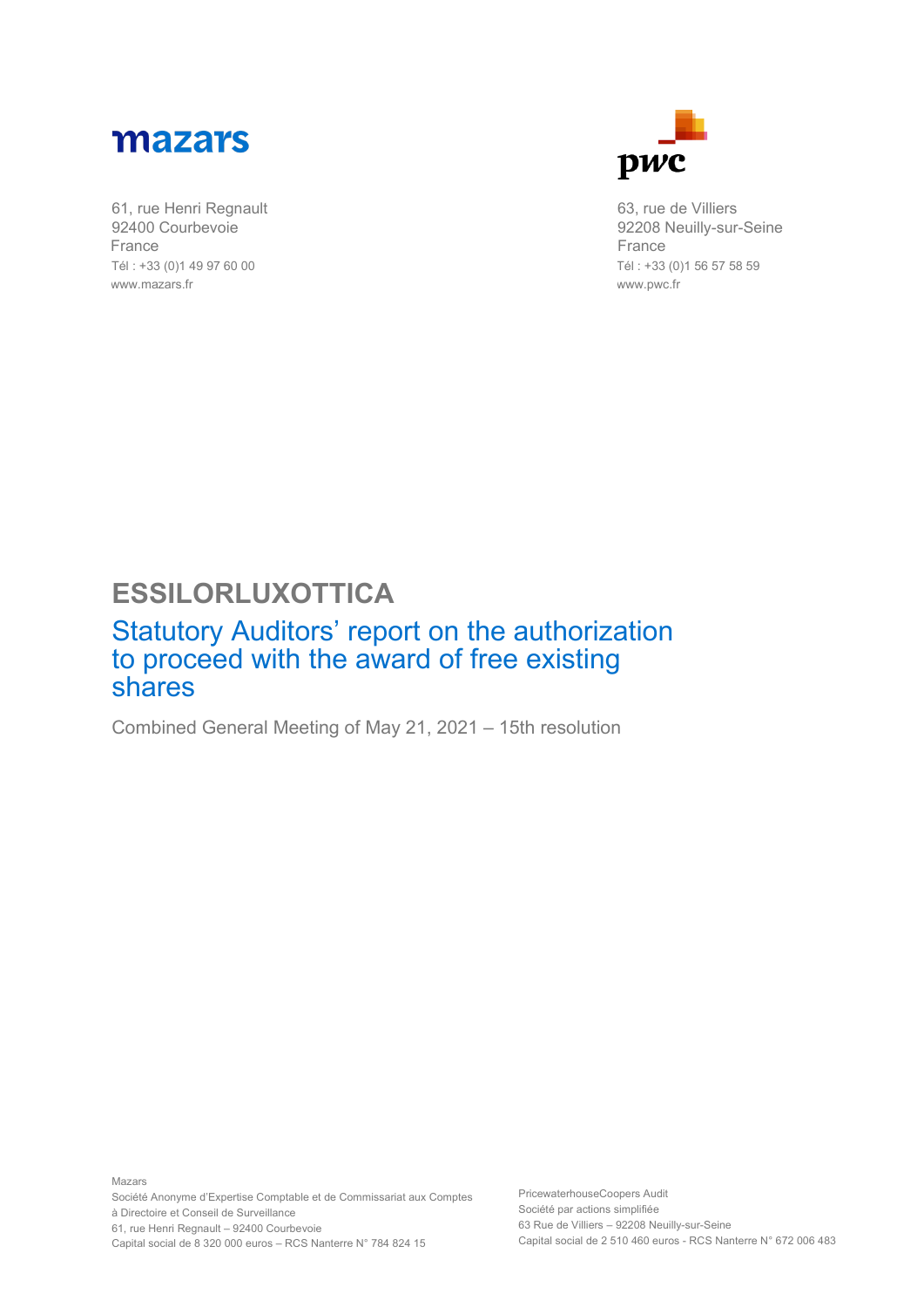## **ESSILORLUXOTTICA**

Société Anonyme 712 049 618 R.C.S. Créteil

## Statutory Auditors' report on the authorization to proceed with the award of free existing shares

Combined General Meeting of May 21, 2021 – 15th resolution

*This is a translation into English of the statutory auditors' report issued in French and is provided solely*  for the convenience of English speaking readers. This report should be read in conjunction with, and *construed in accordance with, French law and professional auditing standards applicable in France.*

To the Annual General Meeting of EssilorLuxottica,

In our capacity as Statutory Auditors of EssilorLuxottica, and in compliance with Articles L.225-197-1 of the French Commercial Code (*Code de commerce*), we hereby report to you on the proposed delegation of authority to the Board of Directors to proceed with the award of free existing shares reserved for members of the employed staff and executives officers of EssilorLuxottica, and members of the employed staff and executive corporate officers of companies of which EssilorLuxottica directly or indirectly holds at least 10% of the capital or voting rights, which is submitted to you for approval.

The total number of shares awarded may not represent more than 2.5% of the Company's capital at the date of the award, it being specified that this maximum number of existing shares does not include the number of additional shares which might be granted for the purpose of an adjustment in the number of shares initially awarded following a transaction on the Company's capital. Subject to the limit set above, the number of performance shares awarded to each executive officer may not exceed 3.5% of the free shares and stock options awarded each year.

On the basis of its report, the Board of Directors proposes that the shareholders delegate to it, for a 38 month period from the date of this Meeting, the authority to proceed with the award of free existing shares.

It is the responsibility of the Board of Directors to prepare a report pertaining to this operation. It is our responsibility to express an opinion on the fairness of the information relating to this issue, presented in this report.

We performed the procedures that we deemed necessary in accordance with professional standards applicable in France to such engagements. These procedures consisted in verifying the information contained in the Board of Directors' report pertaining to this operation, comply with the applicable legal provisions.